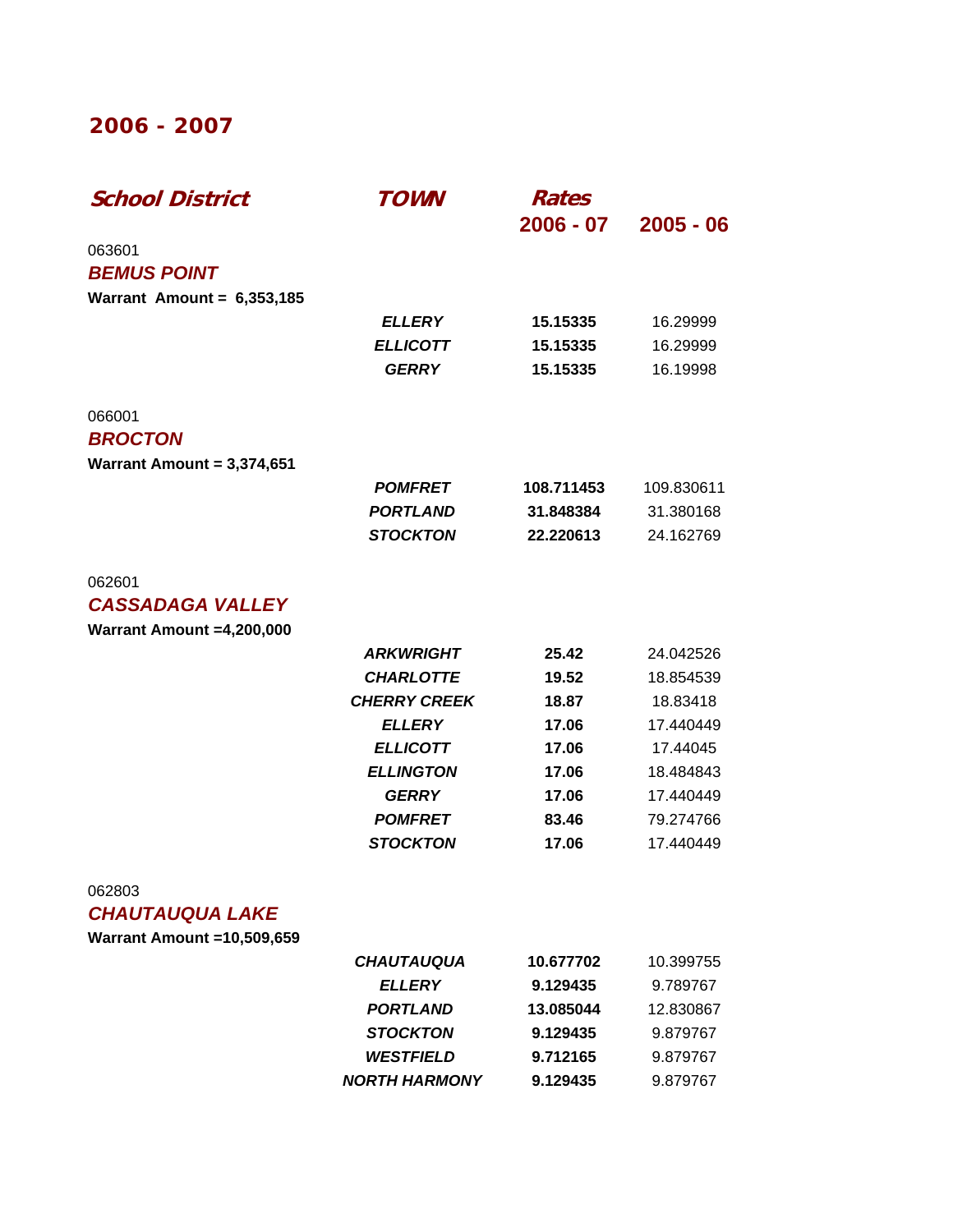### 063201

### *CLYMER*

**Warrant =3,303,907**

|                                    | <b>CLYMER</b>       | 14.8431   | 14.64923  |
|------------------------------------|---------------------|-----------|-----------|
|                                    | <b>FRENCH CREEK</b> | 13.60519  | 13.77027  |
|                                    | <b>MINA</b>         | 13.60519  | 13.77027  |
|                                    | <b>SHERMAN</b>      | 13.60519  | 13.77027  |
|                                    |                     |           |           |
| 060300                             |                     |           |           |
| <b>DUNKIRK CITY</b>                |                     |           |           |
| <b>Warrant Amount = 10,817,383</b> |                     |           |           |
|                                    | <b>DUNKIRK-CITY</b> | 25.58834  | 26.298866 |
|                                    | <b>DUNKIRK-TOWN</b> | 29.200811 | 29.233955 |
|                                    | <b>SHERIDAN</b>     | 33.094252 | 32.873582 |
|                                    |                     |           |           |
| 063801                             |                     |           |           |
| <b>FALCONER</b>                    |                     |           |           |
| Warrant Amount = $6,668,194$       |                     |           |           |
|                                    | <b>CARROLL</b>      | 21.070892 | 21.712105 |
|                                    | <b>ELLICOTT</b>     | 21.070892 | 21.712105 |
|                                    | <b>ELLINGTON</b>    | 21.070892 | 23.0123   |
|                                    | <b>GERRY</b>        | 21.070892 | 21.712105 |
|                                    | <b>POLAND</b>       | 21.070892 | 21.712105 |
| 064603                             |                     |           |           |
| <b>FORESTVILLE</b>                 |                     |           |           |
| Warrant Amount = $3,039,630$       |                     |           |           |
|                                    | <b>ARKWRIGHT</b>    | 26.493965 | 24.230871 |
|                                    | <b>HANOVER</b>      | 17.7801   | 20.67891  |
|                                    | <b>SHERIDAN</b>     | 23.7068   | 21.971342 |
|                                    | <b>VILLENOVA</b>    | 19.22173  | 19.000188 |
| 065801                             |                     |           |           |
| <b>FREDONIA</b>                    |                     |           |           |
| <b>Warrant Amount = 11,602,148</b> |                     |           |           |
|                                    | <b>ARKWRIGHT</b>    | 27.60726  | 27.20469  |
|                                    | <b>DUNKIRK-TOWN</b> | 21.79674  | 21.93673  |
|                                    | <b>POMFRET</b>      | 90.64204  | 89.70129  |
|                                    | <b>PORTLAND</b>     | 26.55473  | 25.62894  |
|                                    | <b>SHERIDAN</b>     | 24.70293  | 24.66786  |
|                                    |                     |           |           |
|                                    |                     |           |           |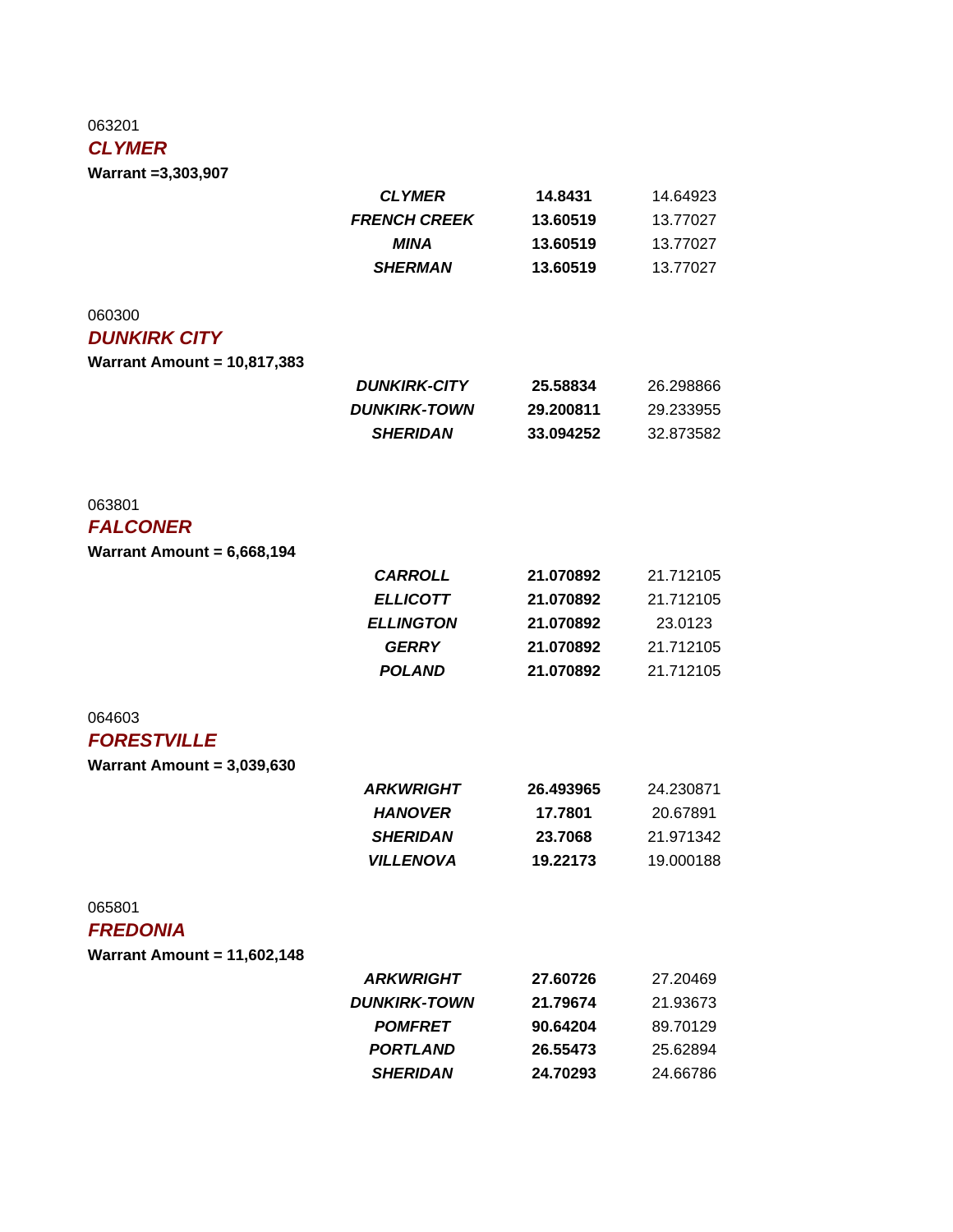#### 062401

#### *FREWSBURG*

**Warrant Amount = 4,031,560**

|                                   | <b>BUSTI</b>         | 26.600595 | 23.43485  |
|-----------------------------------|----------------------|-----------|-----------|
|                                   | <b>CARROLL</b>       | 22.744123 | 22.263107 |
|                                   | <b>KIANTONE</b>      | 23.940535 | 22.263107 |
|                                   | <b>POLAND</b>        | 22.743508 | 22.263107 |
| 064801                            |                      |           |           |
| <b>PANAMA</b>                     |                      |           |           |
| <b>Warrant Amount = 2,997,121</b> |                      |           |           |
|                                   | <b>BUSTI</b>         | 22.39411  | 19.47442  |
|                                   | <b>HARMONY</b>       | 20.1547   | 18.5007   |
|                                   | <b>NORTH HARMONY</b> | 19.14697  | 18.5007   |
|                                   | <b>SHERMAN</b>       | 19.14696  | 18.50069  |
|                                   |                      |           |           |
| 063001                            |                      |           |           |
| <b>PINE VALLEY</b>                |                      |           |           |
| Warrant Amount = $3,141,825$      |                      |           |           |
|                                   | <b>ARKWRIGHT</b>     | 33.336956 | 32.213273 |
|                                   | <b>CHARLOTTE</b>     | 25.597747 | 25.262169 |
|                                   | <b>CHERRY CREEK</b>  | 24.748265 | 25.234892 |
|                                   | <b>ELLINGTON</b>     | 22.372431 | 24.766837 |
|                                   | <b>VILLENOVA</b>     | 24.186412 | 25.259443 |
| 047601                            |                      |           |           |
| <b>RANDOLPH</b>                   |                      |           |           |
| Warrant Amount = $4,676,697$      |                      |           |           |
|                                   | <b>ELLINGTON</b>     | 14.131948 | 15.276715 |
|                                   | <b>POLAND</b>        | 14.131948 | 14.413581 |
| 066201                            |                      |           |           |
| <b>RIPLEY</b>                     |                      |           |           |
| Warrant Amount = $2,031,650$      |                      |           |           |
|                                   | <b>RIPLEY</b>        | 28.935864 | 30.7317   |
| 066601                            |                      |           |           |
| <b>SHERMAN</b>                    |                      |           |           |
| Warrant Amount = $2,159,125$      |                      |           |           |
|                                   | <b>CHAUTAUQUA</b>    | 22.14261  | 17.295883 |
|                                   | <b>CLYMER</b>        | 20.65452  | 17.482861 |
|                                   |                      |           |           |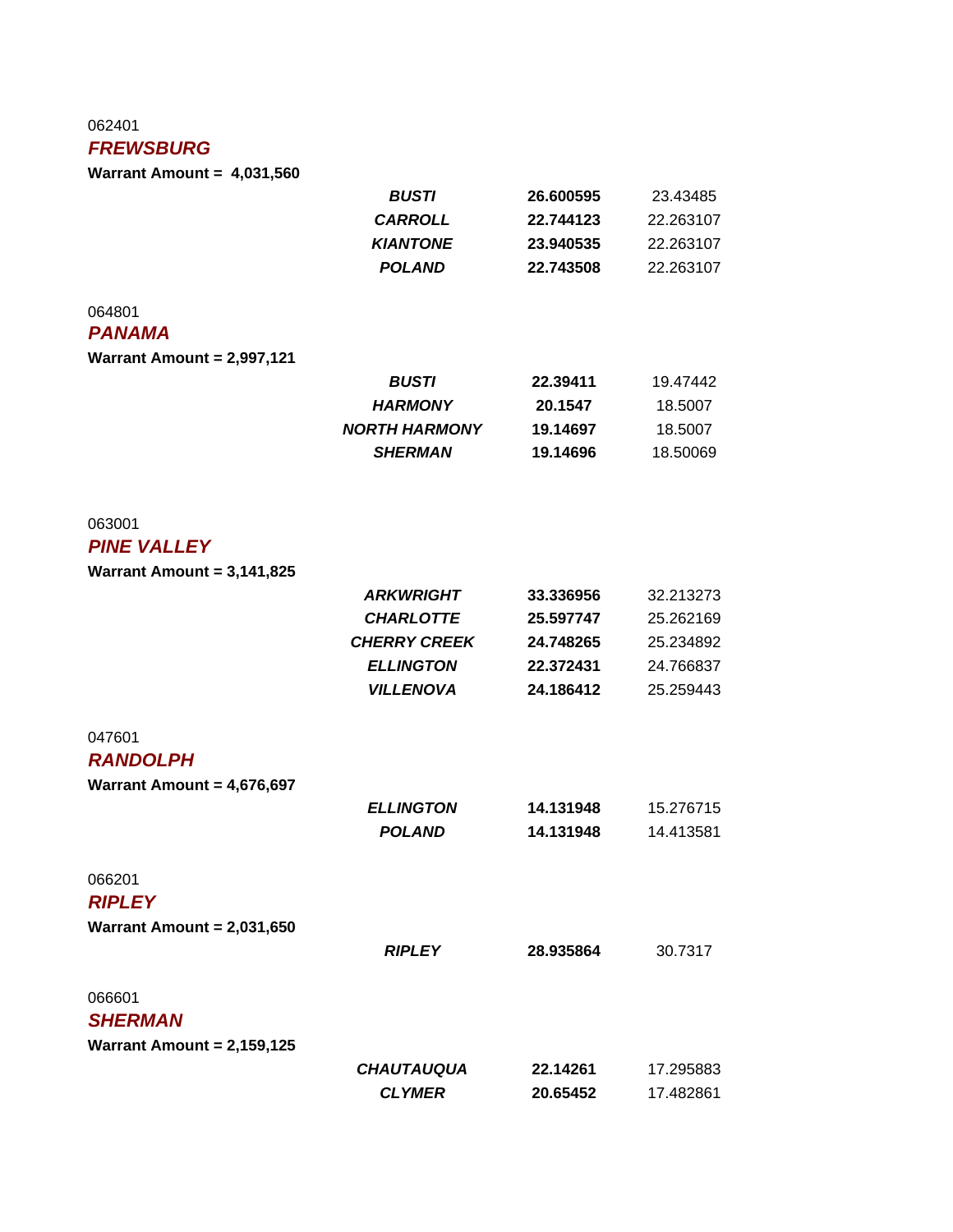|                                    | <b>FRENCH CREEK</b><br><b>MINA</b> | 18.93193  | 16.433891<br>16.433891 |
|------------------------------------|------------------------------------|-----------|------------------------|
|                                    |                                    | 18.93193  |                        |
|                                    | <b>NORTH HARMONY</b>               | 18.93193  | 16.433891              |
|                                    | <b>RIPLEY</b>                      | 18.93193  | 16.433891              |
|                                    | <b>SHERMAN</b>                     | 18.93193  | 16.433891              |
|                                    | <b>WESTFIELD</b>                   | 20.14036  | 16.433891              |
| 064601                             |                                    |           |                        |
| <b>SILVER CREEK</b>                |                                    |           |                        |
| Warrant Amount = $5,463,609$       |                                    |           |                        |
|                                    | <b>HANOVER</b>                     | 18.320309 | 22.330096              |
|                                    | <b>SHERIDAN</b>                    | 24.427079 | 23.725727              |
| 062201                             |                                    |           |                        |
| <b>SOUTHWESTERN</b>                |                                    |           |                        |
| Warrant Amount = $11,296,056$      |                                    |           |                        |
|                                    | <b>BUSTI</b>                       | 23.788535 | 22.500666              |
|                                    | <b>ELLICOTT</b>                    | 20.339027 | 21.376388              |
|                                    | <b>HARMONY</b>                     | 21.409278 | 21.375342              |
| 067201                             |                                    |           |                        |
| <b>WESTFIELD</b>                   |                                    |           |                        |
| Warrant Amount = $5,564,451$       |                                    |           |                        |
|                                    | <b>WESTFIELD</b>                   | 23.7529   | 24.153504              |
|                                    | <b>PORTLAND</b>                    | 32.0019   | 31.368187              |
|                                    | <b>RIPLEY</b>                      | 22.3277   | 24.153504              |
| 060800                             |                                    |           |                        |
| <b>JAMESTOWN CITY</b>              |                                    |           |                        |
| <b>Warrant Amount = 13,939,158</b> |                                    |           |                        |
|                                    | <b>JAMESTOWN-CITY</b>              | 18.802829 | 62.175067              |
|                                    | <b>KIANTONE</b>                    | 19.800417 | 18.655484              |
|                                    | <b>BUSTI</b>                       | 21.9994   | 19.636407              |
|                                    | <b>ELLICOTT</b>                    | 18.809487 | 18.654587              |
|                                    | <b>CARROLL</b>                     | 18.809487 | 18.654587              |
|                                    |                                    |           |                        |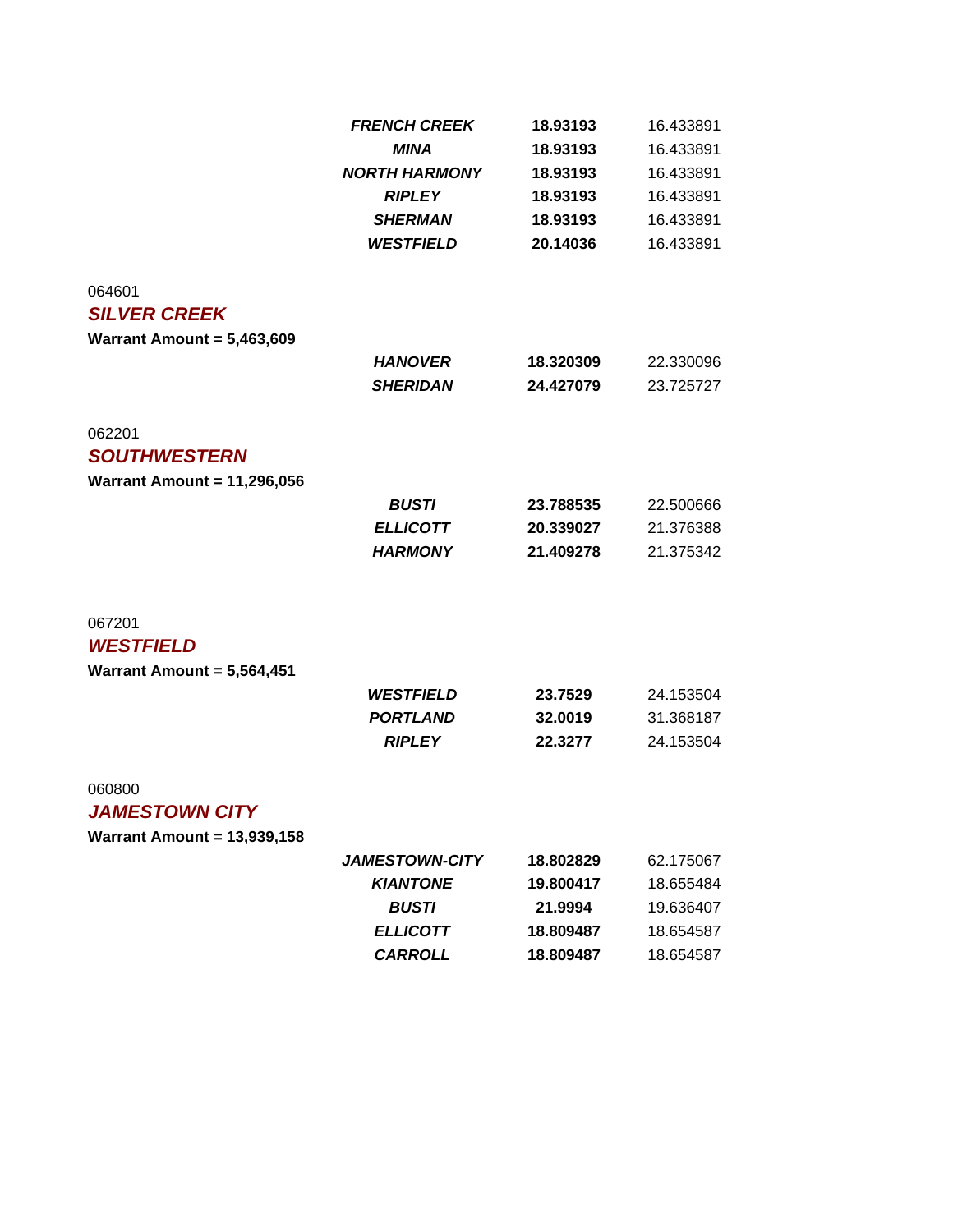## *(as of 9/1/0*

# **% Change**

| -7.03% |
|--------|
| -7.03% |
| -6.46% |

| $-1.02%$ |
|----------|
| 1.49%    |
| -8.04%   |

| 5.73%    |
|----------|
| 3.53%    |
| $0.19\%$ |
| $-2.18%$ |
| $-2.18%$ |
| $-7.71%$ |
| $-2.18%$ |
| 5.28%    |
| $-2.18%$ |

| 2.67%  |
|--------|
| -6.75% |
| 1.98%  |
| -7.59% |
| -1.70% |
| -7.59% |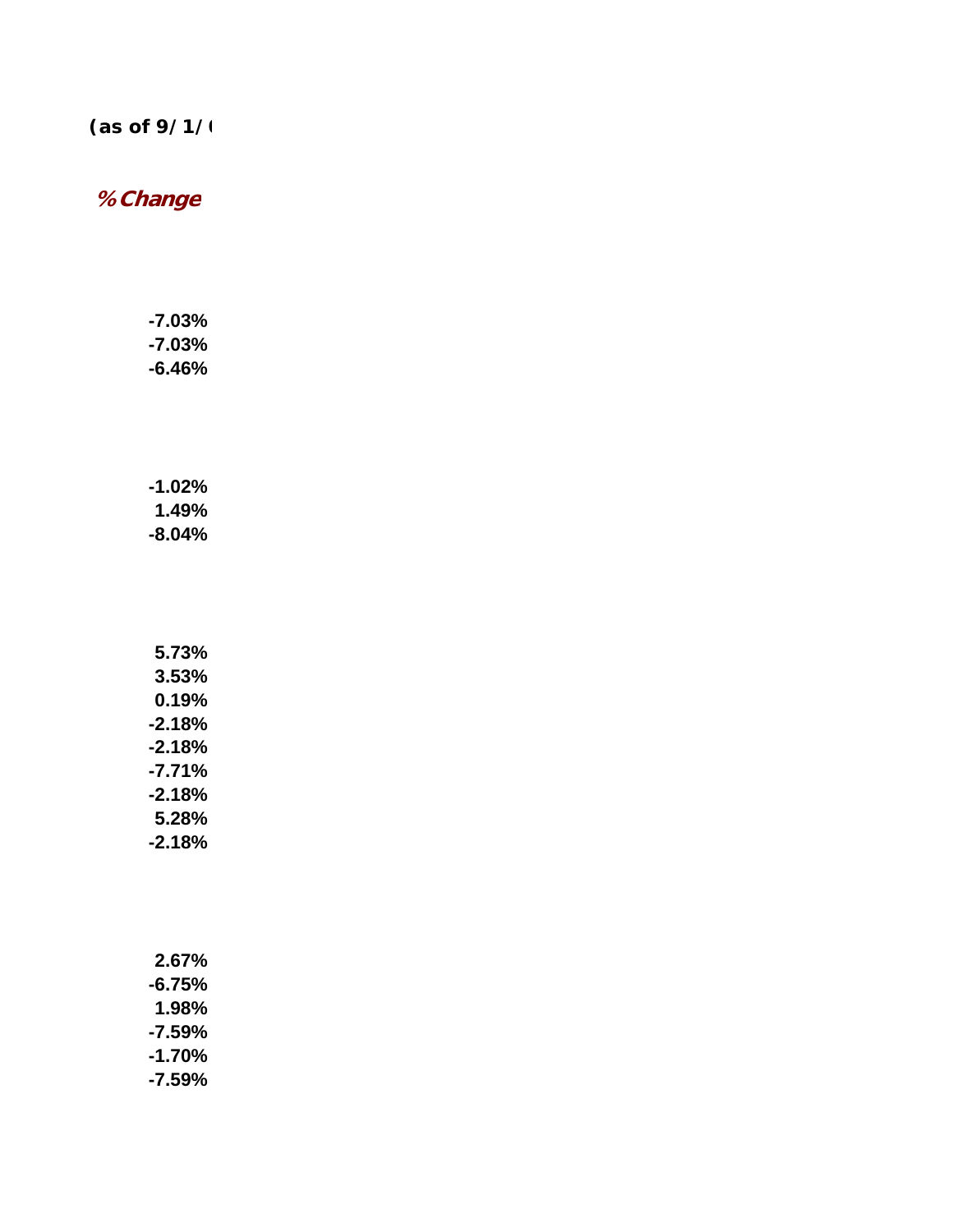| 1.32%     |
|-----------|
| -1.20%    |
| $-1.20\%$ |
| -1.20%    |

**-2.70% -0.11% 0.67%**

**-2.95% -2.95% -8.44% -2.95% -2.95%**

**9.34% -14.02% 7.90% 1.17%**

> **1.48% -0.64% 1.05% 3.61% 0.14%**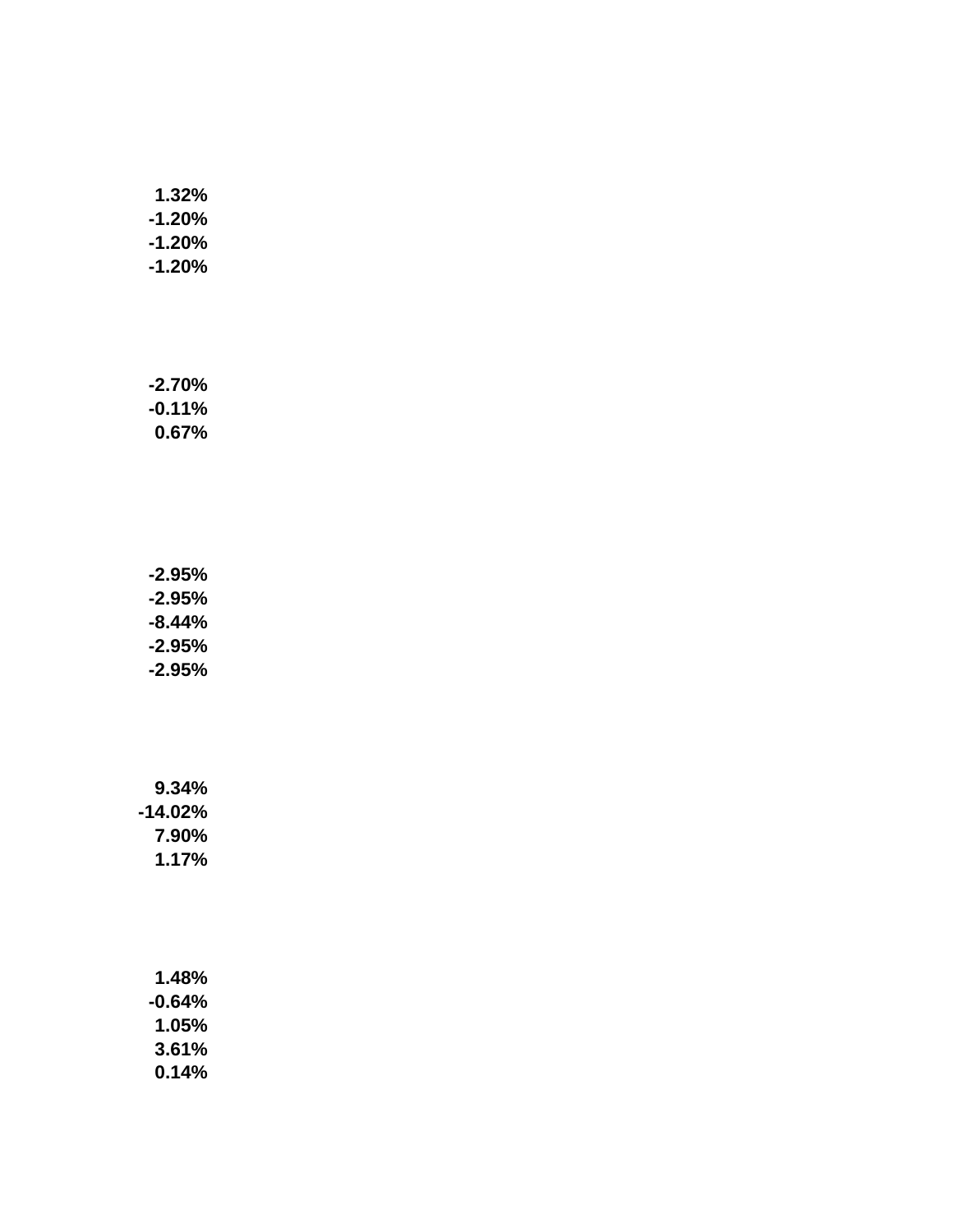| 13.51%   |
|----------|
| $2.16\%$ |
| 7.53%    |
| $2.16\%$ |

**14.99% 8.94% 3.49% 3.49%**

**3.49% 1.33% -1.93% -9.67% -4.25%**

**-7.49% -1.95%**

**-5.84%**

**28.02% 18.14%**